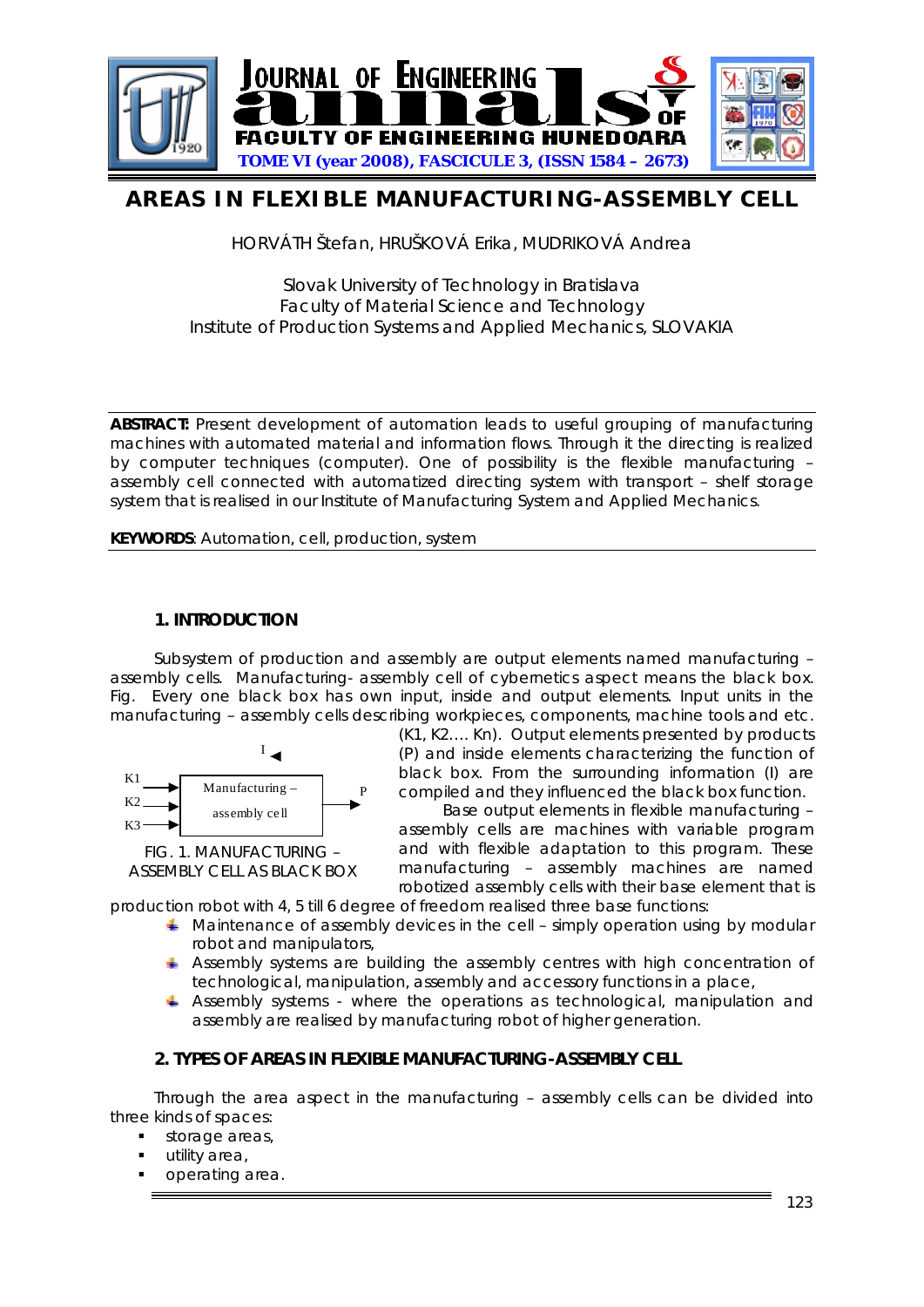

#### **Storage areas**

Inseparable parts of manufacturing – assembly cell are storages. Storage devices and storage subsystems have important position in the manufacturing – assembly system structures. There are influenced by technological, technical and economical characteristics. Their important position is developed by their approximately 80% of assembly process time is used for manipulation and transportation processes. Storage devices and subsystems guarded several functions:

- F Created operational storage of machined and assembled workpieces,
- Oriented machined and assembled workpieces in the area and in the cycle according to reguests of manufacturing – assembly operations,
- If it is necessary they perform manufacturing assembly workpieces separating from workpiece flow, in other way connecting to the flow,
- Semi-automatic, in other way automatic they fill manufacturing and assembly units with assembly elements,
- $\ddagger$  They realised control and control locking functions,
- $\ddotmark$  They influence the dependability of manufacturing assembly systems.

Storages and their organisation influence to material flow in the complex system. If the semioperational storages are positioned near the manufacturing – assembly machine, they are named "cells" in special terminology.

There are three base kinds of the manufacturing – assembly cells divided by the structure of storages positioning:

- $\overline{+}$  Storages positioned around manufacturing assembly machine [\(Fig. 1](#page-1-0)a) this structure of manufacturing – assembly cells is suitable for the frequently innovation of manufacturing – assembly process. Disadvantage of it is that this organisation is used in the more special area. It ii used in the limited number of assortment. In other way, productions or assembly is more effective. It means that in the storages can be organisationed or hurl about workpieces (components). For no - organisation workpieces is necessary to applied storages with positioned device or used particularly positioned devices.
- $\div$  Self storage as semi operation storage positioned in front of manufacturing assembly machine (MAM) [\(Fig. 1](#page-1-0)b) – this organisation makes to possible high flexibility of production and assembly although at the expense of manufacturing – assembly process speed. In this case the kind of final workpiece output can be in two ways. First one is through the self – storage and second one is from manufacturing – assembly machine straight to system.
- Cell with several lines of material flow [\(Fig. 1c](#page-1-0)). Technological pallette with base component enters into manufacturing – assembly machine in the mainline (H). Then, after manufacturing – assembly operations, the technological pallette with final component leaves the machine at line end. According to the assembly process the components with technological palette enter on the next line and from the second one technological pallettes are coming back into system. Storages around machine officiate mainly for connecting parts providing fe. additional material, screws, plates and etc.



<span id="page-1-0"></span>FIG. 1 BASE ORGANISATIONS OF MANUFACTURING – ASSEMBLY CELLS a) storages positioned around manufacturing – assembly machine, b) shelf – storage as storage between operations positioned in front of manufacturing – assembly machine, c) cell with several sides of material flow, MAM – manufacturing – assembly machine, S – storages, W – workpiece or component, H – main side, P - product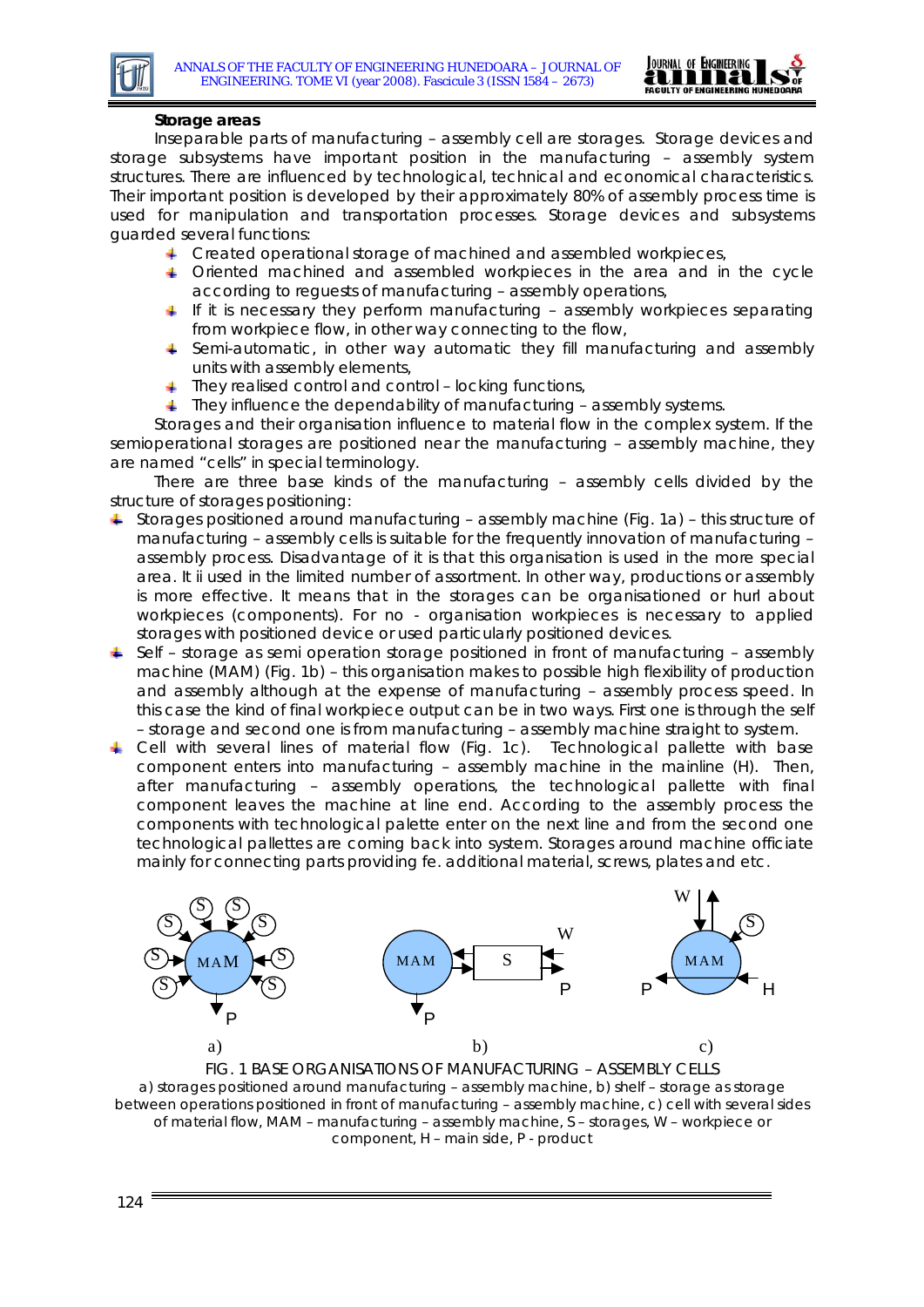



#### **Utility area**

Utility area is characterized by two various spaces. Generally, it means one is for manipulating and utilization of the machine and second is the necessary area reserved for maintenance and operating personnel.

#### **Operation area**

Operation area is characterized by realisation of manufacturing – assembly operations. Belonging to this area are positioning and clamping devices, fixtures and etc. Presumption in the flexible manufacturing – assembly systems is high flexibility of production program and whereupon solution of systems develops to use intelligent positioning and fixture devices. Basis of these intelligent positioning and fixture devices is in planning of the every manufacturing – assembly cell. It means that complex manufacturing – assembly cell is designed for production of particular component kind with flexible production program. Generally, each component kind manufactured or assembled in the cell has appertaining jigs for positioning and fixturing. After automatic change of positioning and fixture device, the direct system has to remember by which force and by which requirements the workpiece be fixtured.

## **3. DESIGNED AREAS IN FLEXIBLE MANUFACTURING-ASSEMBLY CELL IN INSTITUTE OF MANUFACTURING SYSTEMS AND APPLIED MECHANICS**

Generally, flexible manufacturing cell contains technological device with program directing with automation accessories of technological process operated autonomous. Flexible manufacturing cell is connected with production robot and that develop robotized technological complex. Laboratory systems of Institute of Manufacturing Systems and Applied Mechanics consist of workstations. One is Cartesian robot with 3 axes from SMC. [Fig. 2](#page-2-0) this robot is portal construction with serial kinematics, which consists of 3 linear electrical drives. Frame is consisted of the extruded aluminium profiles. Repeatability of positioning is better than 0,025 mm and loading capacity is 100N. Workspace of this robot is cuboid with dimensions 1000x1000x350 mm. Envelope workplace is rectangular.



FIG. 2 MODEL OF CARTESIAN ROBOT AND FEEDING DEVICE

The control system of this robot is realized by PLC from Mitsubishi. In this time we can control 6 axes. Number of controlled axis is sufficient for industrial robot, but we want use this control system to control of all devices (shelf storage, storage manipulator, feeding device, fixture and etc.). That means we must extend this control system. Because the Mitsubishi PLCs can connect to cascade, expansion of this control system is no problem. Computers can realize programming of these PLCs. The program we can simulate on PC before we loading it to PLC. We are planning to use the workstations to educations and research in assembly process. In the concrete, we want built:

- <span id="page-2-0"></span> $\overline{\phantom{a}}$  Transporting devices
- **↓** Automated exchange effectors
- Feeding and orientation devices
- $\downarrow$  Inspections by sensors

Flexible manufacturing devices are in these days created mostly for piece production area or less series production area. The word "flexible" can be in automated productions interpreted as "simply" and "rapid" changeable. So this kind of systems is able to produce various kinds of objects without any time slip during the change of productions schedule.

Main mission of designed feeding device is manipulating with objects between flexible manufacturing cell and shelf storage system. This device is more teaching instrument, which aim is not reaching of maximal performances, but to show basic principles of objects manipulating operations. To these devices belong for example positioning platform, conveyors and accessories for manipulation. They are often used for intermediate operation transport and also as reservoirs.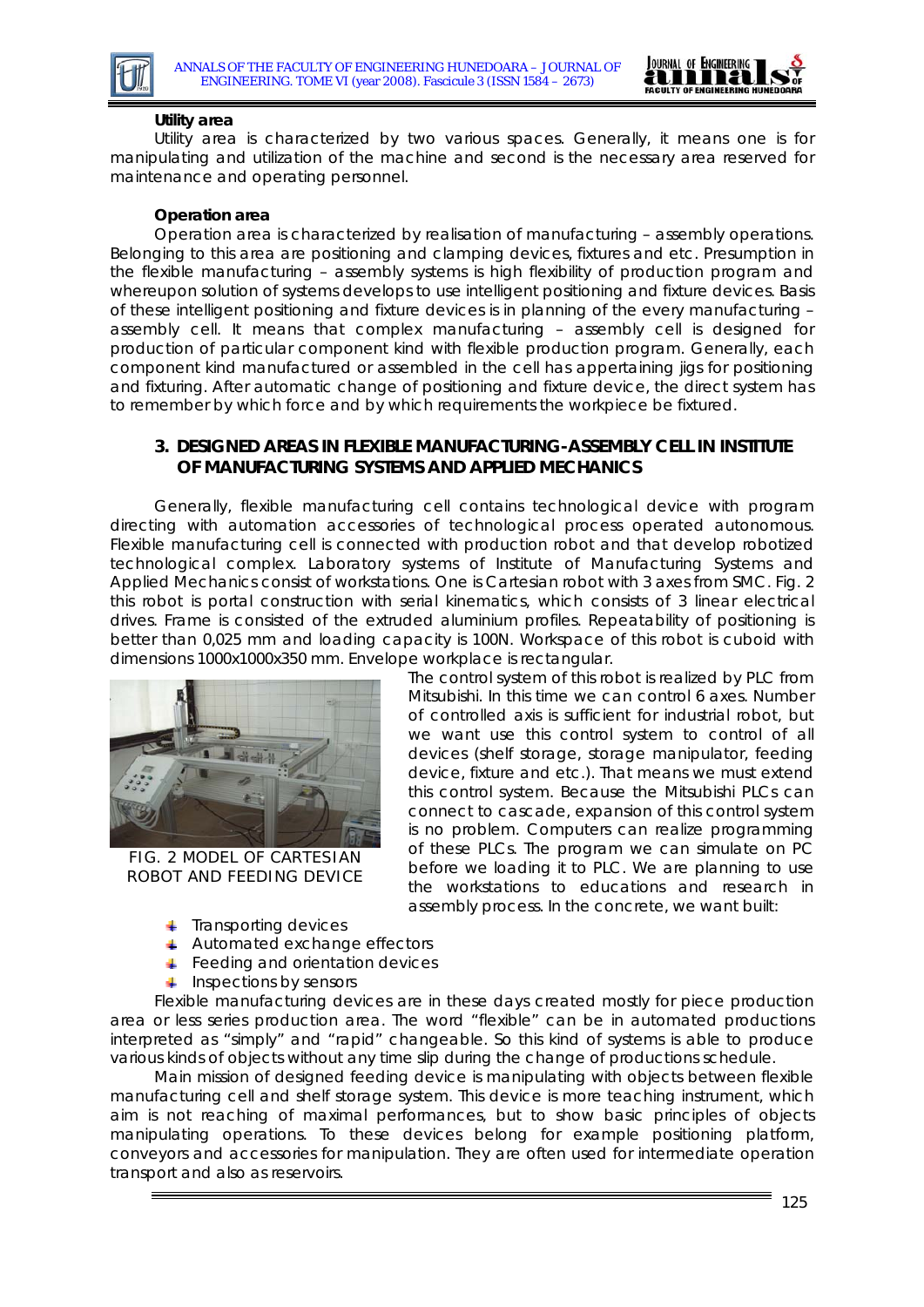

## **Feeding device design**

Designed feeding device will be located on the side frame of the robot construction. Workspace of the feeding device will reach in to the workspaces of shelf storage and multifunctional industrial robot. In this case it is important to crate another frame on which will be the feeding device located. Very important requirement to the feeding device design is, that fixation of feeding device will be located on the bottom part of flexible manufacturing cell frame. The design of the feeding device will be based on main requirements, which were given to the device:

- $\ddagger$  using of pneumatic actuator, which will influence to the whole design
- $\ddag$  the material of the construction will be aluminium sheet, normalized by STN 424203
- $\ddot{\phantom{1}}$  feeding device body will be fixed on the bottom part of flexible cell frame
- individual designed parts must have the lowest possible weight
- rotary platform have to be tough enough and must be able to rotate in scale 1800
- **L** locking and clamping of the feeding device have to be tough enough.

Feeding device will have two working positions, on which will be located the pallets. The main task of the device is to manipulate with objects that are located on the pallets. Pallets will be transmitted between workspaces of the shelf storage and flexible manufacturing cell. One position will hit the workspace of the flexible manipulating cell and another one position will be accessible for shelf storage. [Fig. 2](#page-2-0)

Feeding device has to be designed for maximal load of 10 kg. It is very important to regard whole load of designed feeding device construction, because big load can lead to the overcharge.

#### **Shelf - storages manipulator**

Shelf - storage manipulator has Cartesian workspace and tree DOF. The manipulated workpiece together with system palette will have less than 3 kg. The manipulator will take



FIG. 3 ASSEMBLED SHELF - STORAGE WITH MANIPULATOR

## **4. CONCLUSION**

these pallets (together with workpiece) to rotational feeding device (interface device between assembly cell and shelf storage) and giving it is to shelf storage cells. Movement along X and Y-axis are realized by pneumatic cylinders. Movement along Z axis is realized by electrical stepper motor with possibility of usage reprogrammed positions addressed by 4 bits.

In the shelf storage design time we must accept give conditions, which determine its structure. The shelf contain 3 rows and 4 columns, we have 12 cells.

Present development of automation leads to useful organisation of manufacturing machines with automated material flow and information when the controlling is realised by computer. To functionality of these systems, there is the necessity of material and information flow integrity; it means automation transport and automatic tool changing. For uniform assuring of transport, tool changing, of material manipulation was defined three areas positioned in the flexible manufacturing systems, concrete in flexible manufacturing assembly cells. Three areas are storage, utility and operation area. According to described advantages and characteristics of areas is constructed and designed flexible – assembly cell in Institute of Manufacturing Systems and Applied Mechanics too. Her priority is continual connecting through the palette feeder next the shelf – storage and the end of the material manipulation is the shelf - storage, it means storage system. Although one of disadvantage is in flexibility of manufacturing – assembly cell. It means that flexibility of manufacturing – assembly cell is given only for particular facility ranges of workpieces but the suitable organisation design leads to full automation of manipulation and storage actions. By this